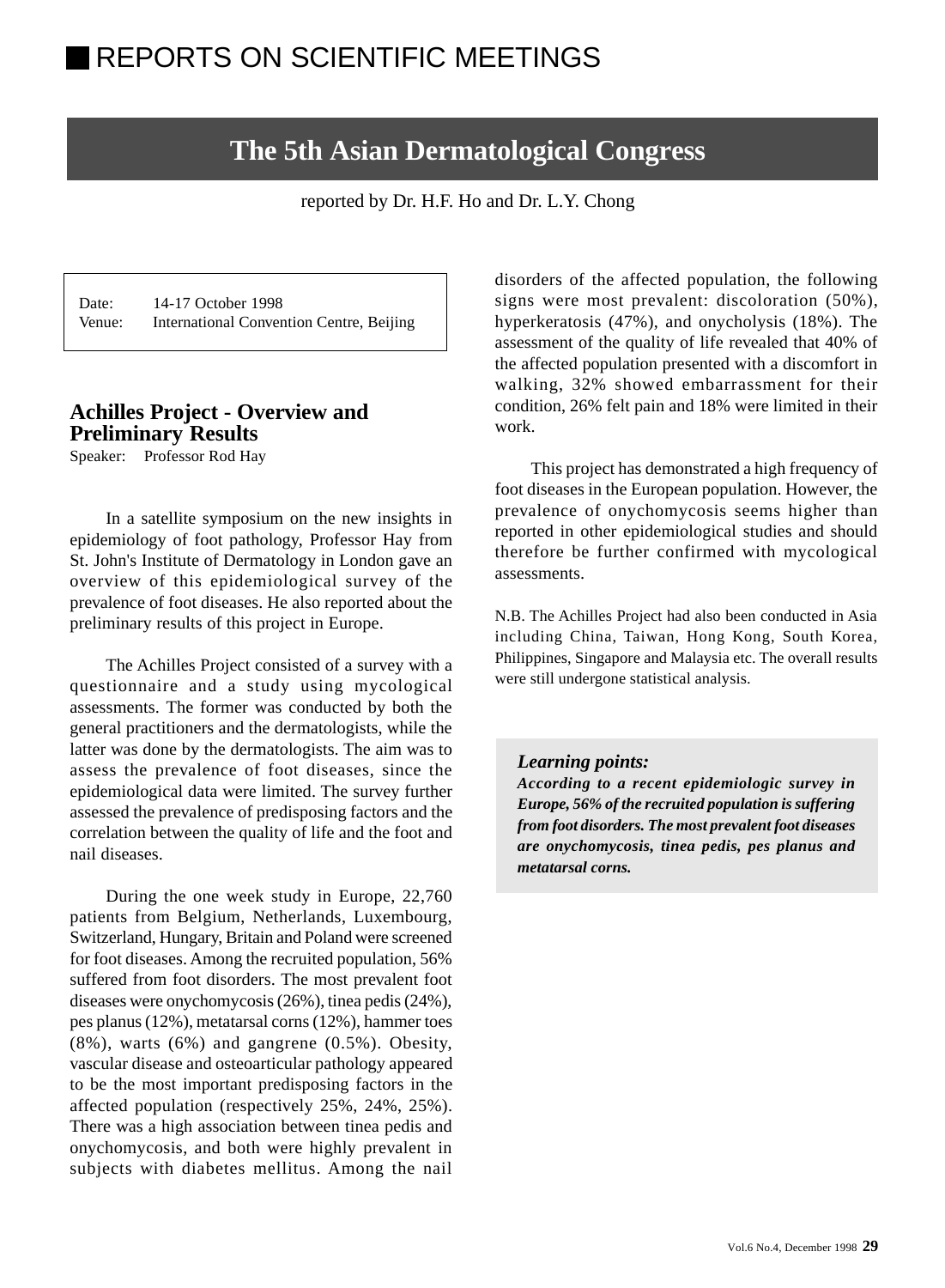# **How to Detect Early Malignant Melanoma on the Sole**

Speaker: Dr. Toshiaka Saida

The most prevalent site of malignant melanoma (MM) in non-white population is the sole of the foot. Early detection of MM on this site is important to improve the prognosis of this condition. In his presentation, Dr Saida presented to us his approach to detect early MM on the sole.

Dr Saida started his presentation by reviewing the histogenesis of MM on the sole. Since benign melanocytic nevus is commonly found on the sole, it is important to differentiate between MM and melanocytic nevus, and to clarify the relation between them. He provided evidence to support that the vast majority of MMs on the sole arise de novo as MM in situ. Careful histopathologic examination of MM in situ suggests that ordinary acquired melanocytic nevus is not related to histogenesis of MM.

Clinically MM in situ is observed as an acquired pigmented macule, variegated in color from tan to black, with asymmetrical irregular configuration, and the size is usually more that 9 mm at the time of diagnosis. In contrast, acquired melanocytic nevus is mostly 7 mm or less in maximum diameter, round or oval in shape, evenly pigmented.

Based on the data of size and clinical appearance of MM on the sole, the speaker and his co-workers proposed the following guideline for the early detection of plantar MM. Suspicious lesions will be excised for histology examination if the lesion's maximum diameter is more than 7 mm, or if the lesions present with features of asymmetry, irregularity and variegate in color. For lesions smaller than 7 mm maximum diameter and without those suspicious features, only observation is necessary. Although this criterion overlooks small MM on the sole, it does not produce serious problems, because almost all lesions of MM on the sole are in curable thin stage if they are excised when they reach 7 mm.

Finally, Dr Saida shared his experience in using epiluminescent microscopy (ELM) for evaluating pigmented lesions on the sole. With a videomicroscope, they investigated ELM findings of 94 lesions, and found that there were substantial different patterns of pigmentation between acquired melanocytic nevus and MM. Macular portions of MM and MM in situ exhibited the characteristic "parallel ridge pattern", which represented selective pigmentation on the ridges of the surface skin marking. This "parallel ridge pattern" was not detected in acquired melanocytic nevi. Melanocytic nevi showed one of these 3 typical ELM patterns: parallel furrow, lattice-like, and fibrillar patterns. Histopathologic examination revealed that cristae profunda intermedia are mainly involved by the proliferation of atypical melanocytes in the early phase of MM, resulting in the ELM pattern showing preferential pigmentation on the surface ridges.

The speaker concluded that, their findings by using a videomicroscope support the usefulness of epiluminescent microscopy as an non-invasive method in detecting and diagnosing early MM on glabrous skin.

#### *Learning points:*

*Take biopsy of pigmented macules on the sole to rule out malignant melanoma if maximum diameter is greater than 7 mm or lesions show irregularity, asymmetry, or variegate in color. Epiluminescent microscopy is a helpful, non-invasive tool if available.*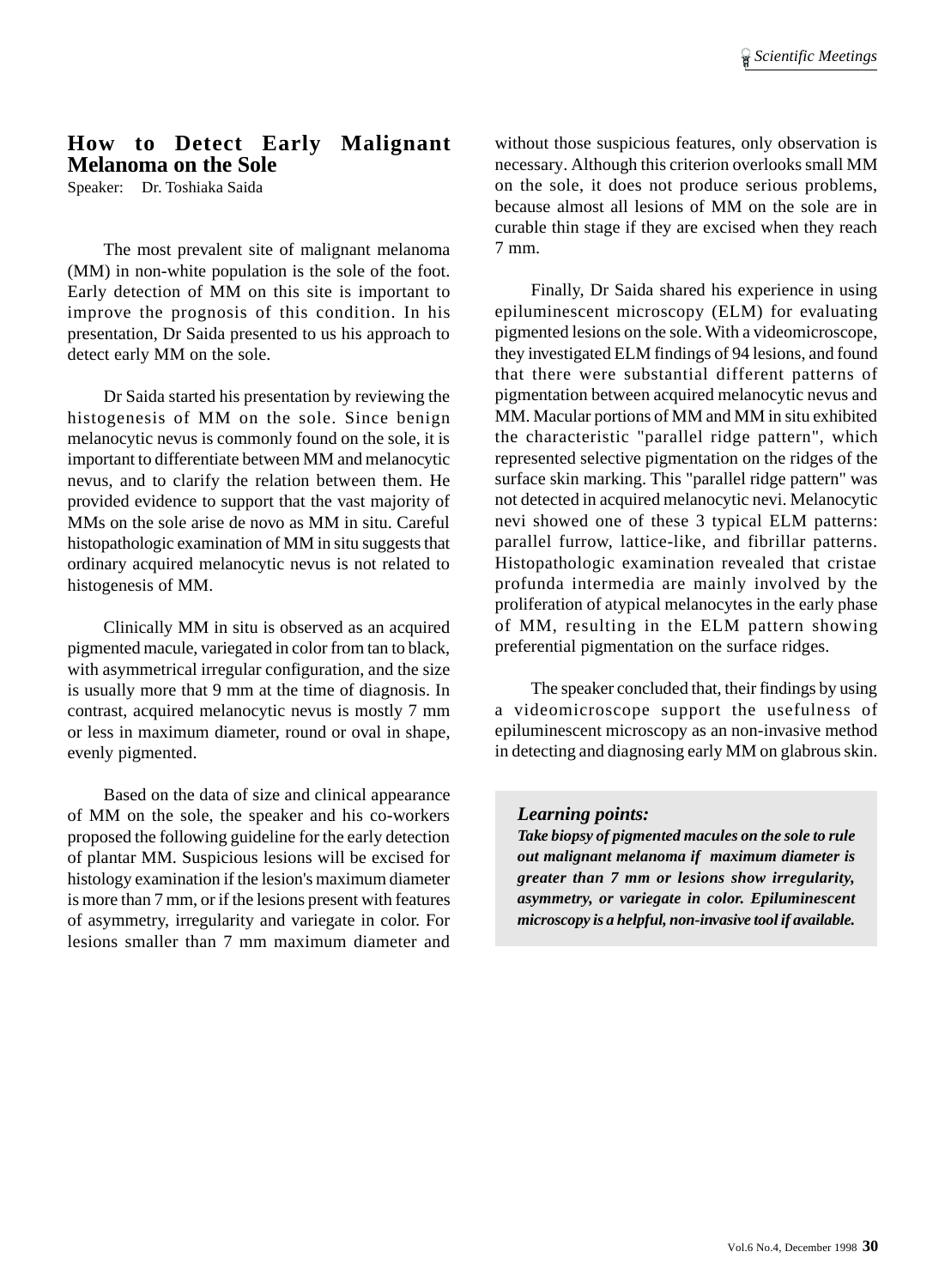# **Panniculitidies: New Entity to Replace Old**

Speaker: Dr. Martin M Black

Panniculitis is one of the most difficult and confusing areas in dermatopathology. Subcutaneous fat is vulnerable to trauma and noxious injury. Lack of lymphatic may delay the clearance of inflammatory mediators after damage and modify the inflammatory response. The clinical findings for many panniculitides are fairly similar, so a biopsy is often needed. Despite of that, biopsy does not always give the answer. Biopsies are often too small with inadequate fat. The response of adipose tissue is limited, and the histopathology findings depend on when the biopsy was taken in the time course of the disease.

In this lecture, Dr Black revised the four distinct histopathological patterns of panniculitis: septal panniculitis, lobular panniculitis, mixed panniculitis, panniculitis with vasculitis. He pointed out that although some degree of overlap may occur, this classification is helpful in resolving difficult clinical problems in the diagnosis and management of panniculitis. He also highlighted some relatively new panniculitis and reminded that syndromes like Weber-Christian disease and Rothman-Makai syndrome should be considered as obsolete.

1) **Septal panniculitis-** The classical disease is erythema nodosum (EN). The clinical spectrum of EN overlaps with EN-like lesions occurring in Sweet's syndrome and eosinophilic panniculitis.

Eosinophilic panniculitis has a distinctive pattern associated with a wide variety of processes. It may be localized or systemic. The association reported were: drug dependency, atopy, lymphoma, vasculitis, local injection, and Wells' syndrome. The panniculitis is characterized by prominent infiltration of fat lobules by eosinophils.

2) **Lobular panniculitis-** Dr Black emphasized that the clinical syndrome of Weber-Christian disease (relapsing nodular panniculitis) is almost certainly not a disease entity, but a syndrome resulting from a variety of causes that need to be identified. Newer entities include cytophagic panniculitis, alpha-1-antitrypsin deficiency panniculitis , and lipoatrophic panniculitis which replaced the old entity Rothman-Makai syndrome.

Cytophagic panniculitis is characterized by patients presenting with recurrent subcutaneous nodules, fever, liver dysfunction, haemorrhagic diathesis and purpura. Patients often die of fatal haemorrhages, hepatic failure, pancytopenia, or an associated malignancy. This disease is associated with infections, lymphoproliferative disorders, allogeneic bone marrow transplantation and connective tissue diseases. Histological findings are lobular panniculitis with monocyte-macrophage infiltration, characterized by phagocytosis of erythrocytes, platelets, and lymphocytes by macrophages giving the appearance of "beanbag cells". Occasionally the panniculitis mainly shows a septal pattern.

Alpha-1-antitrypsin, synthesized in the liver, is the inhibitor of serine proteases circulating in the blood. The deficiency of alpha-1-antitrypsin results in unopposed proteolytic activity and the promotion of inflammatory reaction. Severe homozygous deficiency of this protease inhibitor results in a recurrent ulcerating panniculitis associated with emphysema, hepatitis, and acquired angioedema. Two patterns of panniculitis have been described: a lobular panniculitis with fat necrosis and a septal panniculitis with proteolysis of collagen and necrosis of the fibrous trabeculae. The presence of liquefactive necrosis of the dermis along with a similar pattern in the fibrous septa is thought to be characteristic.

Lipoatrophic panniculitis is a sub-type of localized lipoatrophies. Peters and Winkelmann first described it, although they used the term "atrophic connective tissue disease panniculitis". Patients presented with inflammatory nodules that expanded annularly leaving central lipoatrophy. Early biopsy demonstrated a lymphocytic panniculitis while latter biopsy showed atrophy of subcutaneous fat. Associated systemic disorders are diabetes mellitus, Hashimoto's thyroiditis, juvenile rheumatoid arthritis, and hepatitis.

3) **Mixed panniculitis-** In difficult cases of lobular or mixed panniculitis, it is necessary to polarize sections to exclude crystals (e.g. gout) or injected substances. Infective panniculitis is becoming more common in immunocompromised hosts. The lesions may be variable: subcutaneous nodules, EN-like lesions, erythematous plaques and ulcers. Bacterial organisms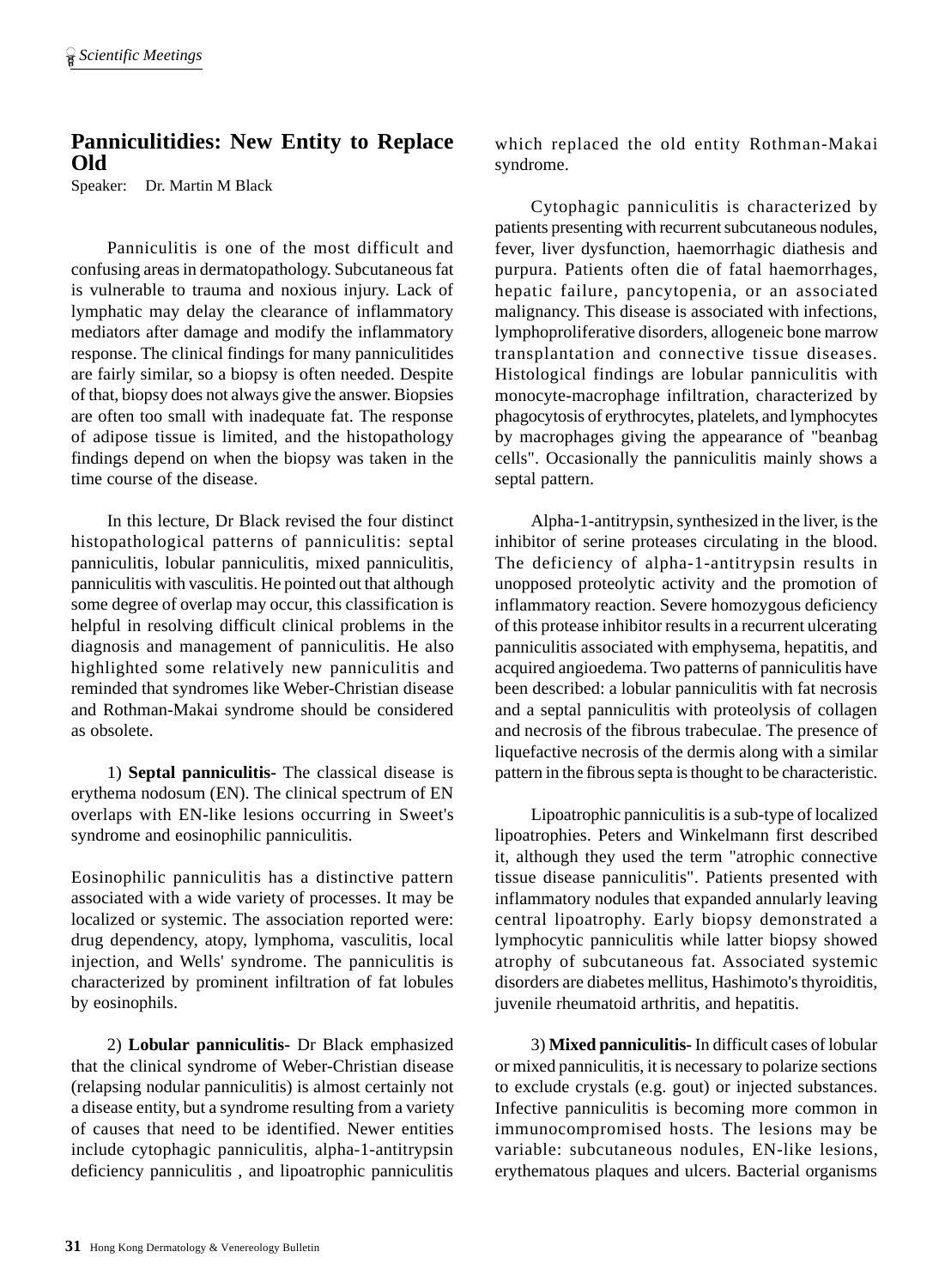are most commonly found, especially conventional and atypical mycobacteria, followed by fungi, Nocardia, and acanthamoeba. Epidermal and dermal changes are more frequent in infective panniculitis than in other panniculitis. Neutrophilic infiltrate is also a prominent feature. It is essential to sent specimen for special stain and culture.

4)**Panniculitis with vasculitis-** Vasculitis is a common component of panniculitis. Patients should be evaluated for size of vessel involvement, composition of infiltrate (neutrophils, eosinophils, lymphocytes, or granuloma), and systemic involvement such as infection, connective tissue disease or other systemic disease.

While the relation between nodular vasculitis (erythema induratum) and tuberculosis is still controversial, Dr Black commented that this entity could certainly be a true tuberculide. Tuberculosis can be identified if vigorously investigated.

In concluding his talk, the speaker summarized several points that were very useful in making a diagnosis in panniculitis. In order to establish the histological pattern of panniculitis, one should biopsy early active lesions instead of late-stage lesions. In difficult cases and appropriate circumstances, one should remember to examine specimen under polarized light and to perform special stain with culture for infection. The terms such as Weber-Christian disease and Roth-Makai syndrome should be avoided and newer disease entities should be considered. Finally, one must keep an open mind in difficult cases and be prepared to take new biopsy.

#### *Learning points:*

*The keys to diagnosis of panniculitis are: biopsy active lesions, establish the histological pattern, polarize for foreign bodies and crystal, perform special stain and culture for infection.-*

# **European Academy of Dermatology & Venereology - 7th Congress**

reported by Dr. Y. M. Tang

Date: 7-10 October 1998 Venue: Acropolis, Nice, France

# **Clinical and Practical Aspects of Rosacea**

Speakers: Dr. F. Powell, Dr. A. Rebora, Prof. G. Plewig, Dr. L E Millikan & Dr. B. Shroot

# **Epidemiological data, aetiologic and pathogenic hypothesis, triggering factors and clinical stages of rosacea** (Dr. F. Powell & Dr. A. Rebora)

Rosacea is a common facial dermatosis but its aetiology remains a mystery. About 10% of workers in Sweden are affected, and it may be more common in certain parts of northern Europe. Pale skinned Celtic

races seem to be particularly predisposed, indicating a genetic susceptibility, which is supported by a positive family history in 15% of patients.

Based on a US survey of more than 400 patients, a number of triggering/exacerbating factors have been identified below:

| <b>Factors</b>     | Percentage $(\% )$ |
|--------------------|--------------------|
| Sun exposure       | 61                 |
| Emotional          | 60                 |
| Hot weather        | 53                 |
| Alcohol            | 45                 |
| Spicy foods        | 43                 |
| Exercise           | 39                 |
| Wind               | 38                 |
| Hot baths          | 37                 |
| Cold weather       | 36                 |
| Hot drinks         | 36                 |
| Skin-care products | 24                 |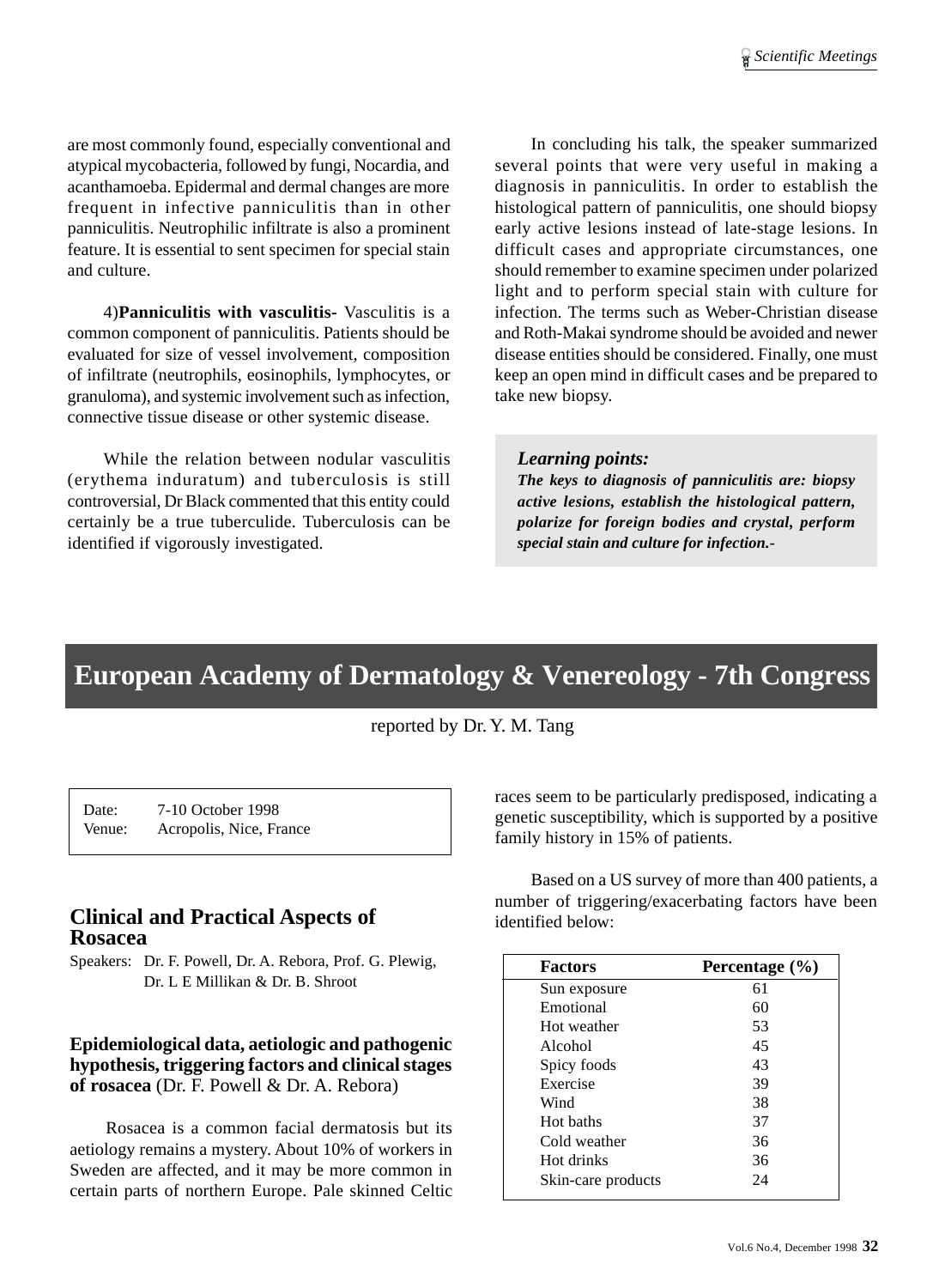Four clinical stages can be identified which include flushing, erythema, papulo-pustules and phymas. One end of the spectrum is represented by flushing/ telangiectasias in which there is vascular instability with a marked tendency to vasodilatation and the other end by phymatous disease in which there is thickening of the skin with sebaceous gland overgrowth and often little inflammatory change.

Flushing can be neurally mediated by circulating vasodilator agents. Helicobacter pylori, being a producer of nitric oxide, can be an effective potent vasodilator. Telangiectasia could be related to chronic sun-exposure which causes damage to connective tissue. Previous experiments discovered that dilated vessels can maintain their capacity to shrink and to dilate further. Their capacity to leak fluids will increase in parallel with the severity of the disease. Why some patients will move from functional stage to inflammatory stage is not clear. Cell-mediated and humoral hypersensitivity may play a possible role, as it was found that the undamaged connective tissue and demodex folliculorum could serve as antigenic determinants. Finally, recent studies on cytokines and growth factors suggested they could contribute to the development of phymas.

## **Where is the frontier between acne and rosacea?** (Prof. G. Plewig)

Though acne and rosacea share similar features, they are separate diseases. A patient could have acne, rosacea or both. Instead of clarifying their distinctions, the term acne rosacea is confusing and should be discarded. Rosacea has episodic or persistent erythema, telangiectasia, follicular papules or papulopustules, but no comedones. There is usually prominent follicular opening but without scarring. Acne has comedones, papules or papulopustules and multiple forms of scars. Histologically, the two conditions share no common feature. Acne shows typical follicular keratinization (comedones), and commonly inflammatory changes. In rosacea there is no comedone formation, but there are oedema, telangiectasias, lymphectasias and connective tissue hyperplasia.

# **Current management of rosacea and prevention of relapses** ( Dr. L E Millikan)

The first step is to establish an accurate diagnosis since rosacea has its mimics such as seborrhoeic

dermatitis, adult acne, lupus erythematosus, photosensitive and contact dermatitis. The patient should be advised to avoid triggering factors such as spice, sunexposure, hot foods and stress. Topical therapy is used initially for mild disease, while combined topical and systemic therapy is used for more advanced disease. Topical therapy includes metronidazole, sulfacetamide and clindamycin. They should be continued for four to six weeks. Antibiotics are the mainstay of systemic therapy. Tetracycline is most commonly used for its low cost and high efficacy. Some patients also improve with metronidazole, and some have a dramatic response to triple therapy for helicobacteria. Therapy should stablise over the first three months of treatment. Since the disease severity fluctuates, treatment adjustment is needed. Granulomatous rosacea, a severe form of rosacea, mandates aggressive therapy. Systemic steroids could bring resolution in acute episode but should be tapered rapidly and followed with either dapsone or retinoids. Clinicians should aware that rosacea like reaction could occur after prolonged steroid therapy. Oedematous and sclerotic changes associated with various phymas are long-term complications that are difficult to treat. Laser resurfacing is now regarded as an effective treatment for rhinophymas.

# **Rosacea: future trends** (Dr. B. Shroot)

The pathogenetic factors for rosacea are speculative, but a genetic component appears to be involved. The fact that drugs used currently to manage rosacea act through unknown mechanisms stresses the need for further research. Dermal endothelial cells should be one focus of research attention, because the onset of symptoms and signs are inflammatory in nature. In this context, a better understanding of how current and emerging therapies act on the endothelin and nitric oxide signaling pathways will be helpful. These may provide a good hint on how to improve the established drugs and help to discover more effective agents. Preliminary results with topical nitric oxide synthase inhibitors appear encouraging.

### *Learning points:*

*Oedematous and sclerotic changes associated with rhinophymas in rosacea are long-term complications that are diffcult to treat. Laser resurfacing is now regarded as an effective treatment.*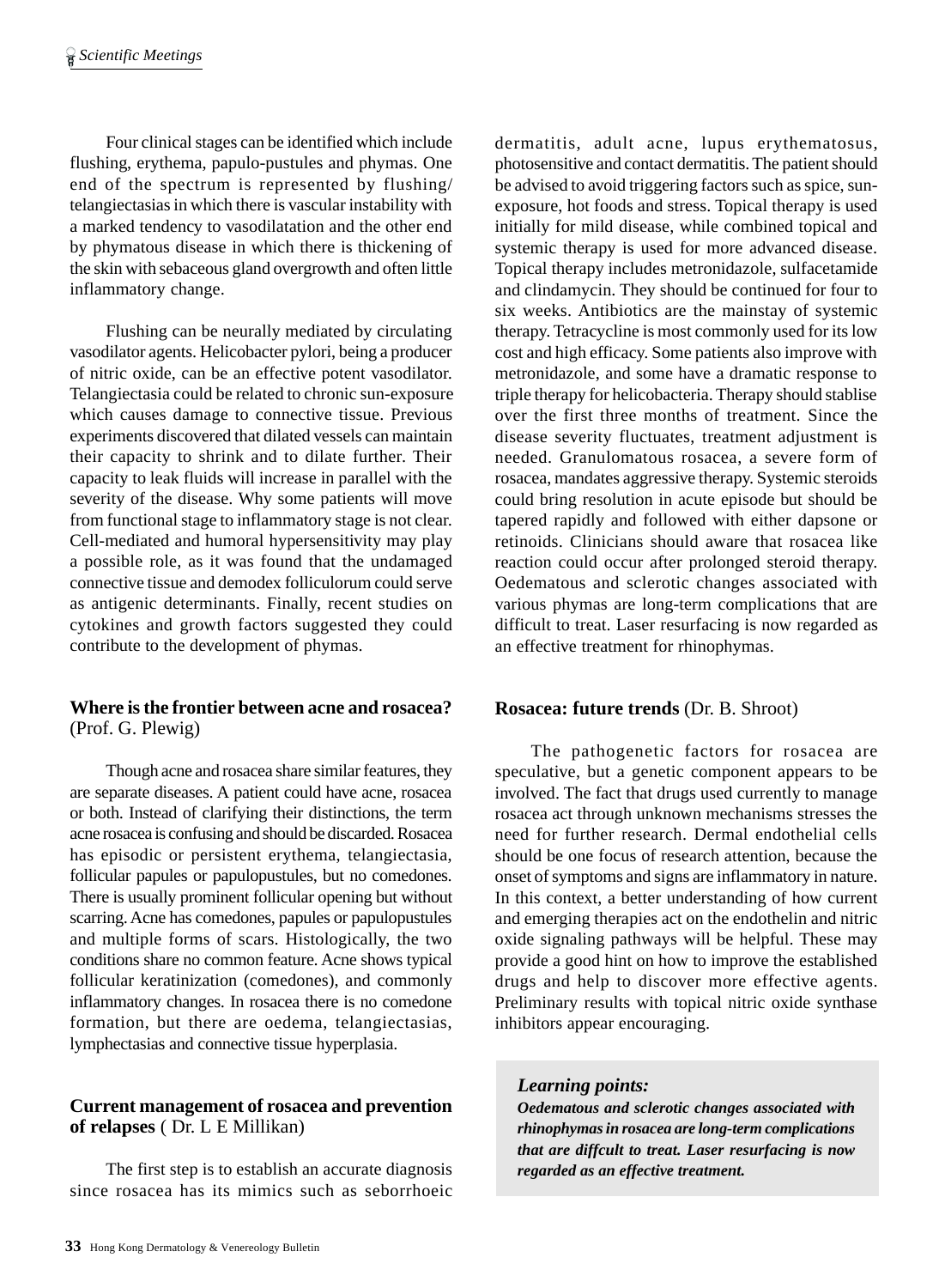# **Chemical Peeling**

Speaker: Dr. H. Ghersetich

Chemical peeling (CP) consists in the application on the skin of exfoliating agents resulting in destruction of part of the epidermis and/or dermis with subsequent regeneration of new tissue. This technique produces a controlled wound determining cutaneous renewal with reduction or disappearance of actinic keratoses, pigmentary dyschromia, wrinkles and superficial depressed scars.

CP induces a modification of the skin according to the wound depth through the following mechanism:

- 1. Stimulation of epidermal growth following the removal of the stratum corneum.
- 2. Destruction of the damaged cutaneous layers leading to regeneration of "normal" tissue. This is mandatory in some cutaneous alterations such as actinic keratoses or pigmentary dyschromias.
- 3. Induction of an inflammatory reaction in deeper skin layers. The release of mediators of inflammation may induce new collagen synthesis and extracellular matrix deposition in the dermis.

# **Glycolic acid peeling**

#### *Formula*

One formula used by the speaker is a 70% glycolic acid solution (Glypure). The formulation is photostable but evaporates easily. Therefore, it should be kept in wellclosed bottle. The stability can last for more than two years.

### *Skin priming*

A two-week preparation with a cream containing retinoic acid and/or alpha hydroxy acids together with a cutaneous bleaching agent according to the skin type and the specific skin disorder of the patient are used.

### *Degreasing*

Alcohol or acetone is used. This allows a homogeneous and deeper penetration of the peel.

### *Application*

The application can be performed with a special brush, a Q-tip or a piece of gauze. Once applied, the operator should observe for erythema or frosting that represents epidermolysis. Neutralization should then be done.

#### *Neutralization*

An alkaline solution (e,g sodium bicarbonate solution) is used in the neutralization process. This allows the perception of effervescence caused by the release of carbon dioxide which will terminate after completion of neutralization.

#### *Postpeel care*

No alpha hydroxy acid should be used for 2-3 days. Topical non-halogenated steroid can be used for erythema for 2-3 days. Antibiotic cream can be used for a week if abrasion occurs.

## **Resorcinol peeling**

#### *Formula*

Resorcinol is related to phenol. It can break the weak bonds of keratin to hydrogen. When used in creamy formulations, its concentrations vary from 10- 50%. This type of peeling is easy to handle and side effects are low (mainly transient hyperpigmentation). This peel is useful in patients with superficial acne scars and melasma.

#### *Skin priming*

One month of combination of 4% hydroquinone, 1% hydrocortisone and 0.05% retinoic acid is used for melasma patients.

#### *Application*

The cream is applied with a spatula on the area to be treated and kept for a period of 60 to 120 minutes. A reaction similar to first degree burn with further exfoliation that generally lasts from one week to ten days. No specific neutralization is needed as that for glycolic peel.

#### *Postpeel care*

Antibiotic and non-halogenated steroid creams for one week and patient is advised to protect against UV radiation for at least one month.

### **Trichloroacetic acid (TCA) peeling**

### *Formula*

This is a very efficient peeling for elastosis, slight wrinkles, actinic keratosis and scars. Pigmentary changes (lentigo simplex, melasma or postinflammatory hyperpigmentation) give variable results,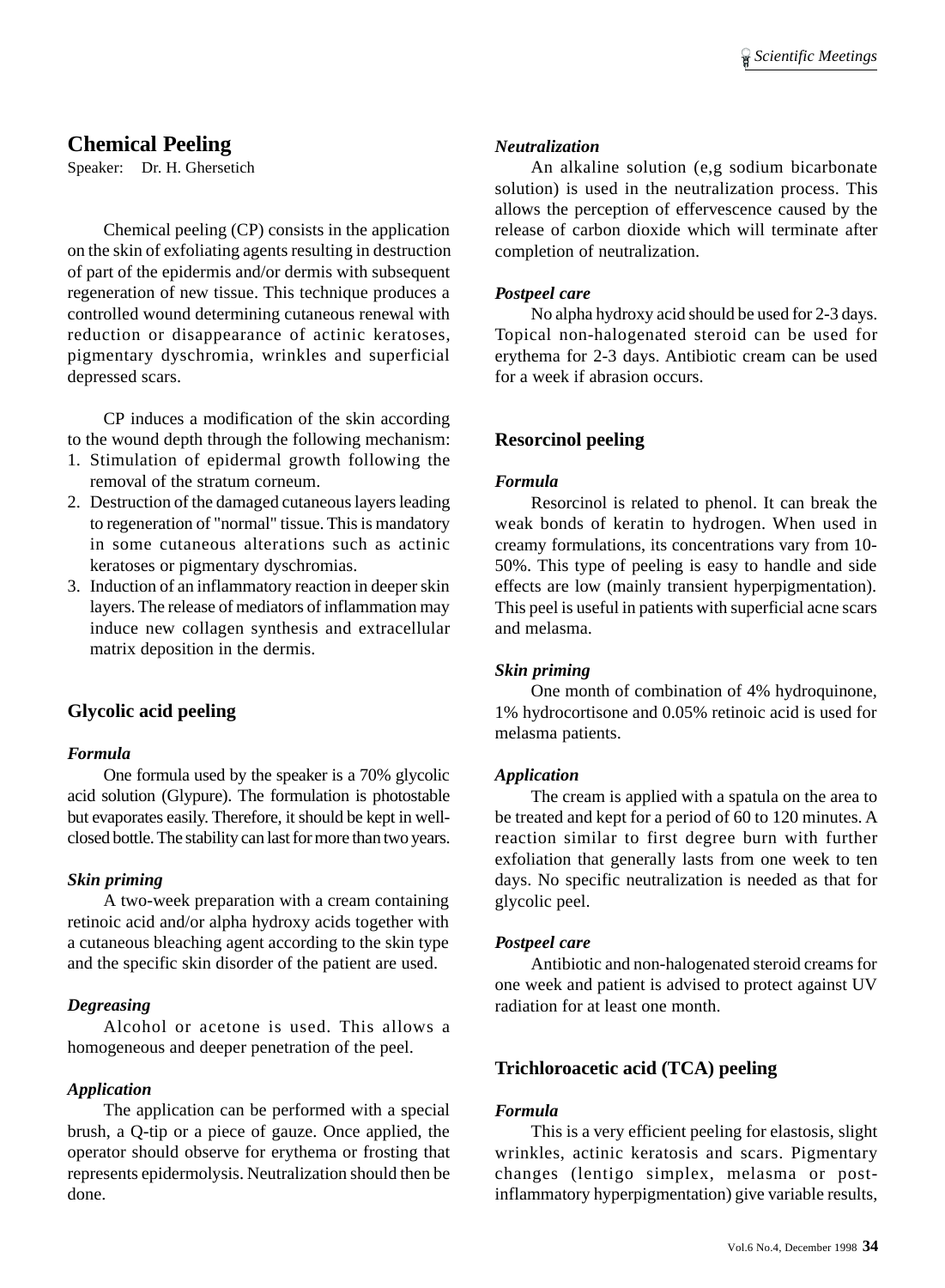and possibility of worsening should be considered. If used at concentrations below 40%, the risk of scarring is low. The deep and perioral wrinkles respond only moderately to this treatment.

Crystal TCA at 20-50%, in water solution is not photosensitive and is stable for at least 23 weeks.

### *Skin priming*

Priming is important to allow a more uniform penetration of the peel, to reduce the re-epithelialization phase, and to minimize the risk of post-inflammatory pigmentation. Retinoic acid 0.1% is used daily for at least 15 days. Alpha hydroxy acids, hydroquinone or kojic acid may be used together with SPF 15 (or more) sunscreen.

## *Degreasing*

Degreasing agents like alcohol or acetone solution is used as for other peelings.

## *Application*

TCA may be applied with a Q-tip or a gauze. The first application is done on the area to be treated, allowing the substances to penetrate for a few seconds and then, a further application and so on until frosting appears (whitening due to the coagulation of proteins of the epidermis), indicating that the acid has penetrated down to the papillary dermis. Water is then sprinkled onto the treated area. TCA treatment takes about 15 minutes and the application is painful to the patient. Therefore topical anaesthesia, sedatives or analgesics may be required in some cases. Even the patients has a limited area to be treated, a light peeling all over the face is recommendable in order to avoid dyschromias. Since the depth of the peeling increases with more coats, the application should be limited to one or two coats if higher concentrations (e,g 50%) of TCA are used.

## *Post-peeling care*

Antibiotic creams followed by an hydrogel dressing are used. Mild itching and exfoliation may occur but patients should refrain from removing the scales to avoid post-inflammatory hyperpigmentation. In the following two to three weeks, the skin usually maintain a pink colour, and a non-halogenated corticosteroid cream can quicken the recovery to normal skin colour. Utra-violet light avoidance is required for four to five months.

### *Learning points:*

*Chemical peeling destroys damaged cutaneous layers, stimulates epidermal growth, and induces new collagen synthesis & extracellular matrix deposition, leading to a modification of skin according to the depth of wound.*

# **Management of Male Androgenetic Alopecia**

Speakers: Dr. W.F. Bergfeld, Dr. D. A. Whiting, Dr. D. Van Neste & Dr. V. H. Price

# **Roles of hormones** (Dr. W.F. Bergfeld)

Hair growth involves complex interactions of gene, signaling factors, cell-to-cell interactions, complex proteins and hormones. The hair growth cycle is the result of many controlled and programmed events. The primary follicle stem cells are within the bulge area. The secondary site is the anagen bulb that composes follicular epithelium and the dermal papillae. The dermal papillae and sebaceous gland contain androgen receptors, the number of which varies according to genetic factors, sex and sites. Androgens are important modulators of hair growth. In male, the conversion of testosterone (T) to dihydrotestosterone (DHT) produces seborrhoea, alopecia, hirsutism and acne. The three

major enzymes involved in the conversion are:  $5\alpha$ reductase, aromatase and 3, β-hydroxysteroid dehydrogenase isomerase. In balding scalps, there are increased androgen receptors, and increased  $5\alpha$ reductase as compared to non-balding sites. DHT inhibits adenyl cyclolase activity which interferes with cAMP, affecting the anagen cycle. Aromatase appears to protect against scalp baldness. Androgenetic alopecia (AGA), an autosomal disorder with an onset at puberty, is associated with increased circulating dehydroepiandrosterone and signs of sexual development and sexual hair. The mechanisms driving AGA appear to be due to both the increased circulation and metabolism of androgens at the hair follicles, especially the dermal papillae and external root sheaths.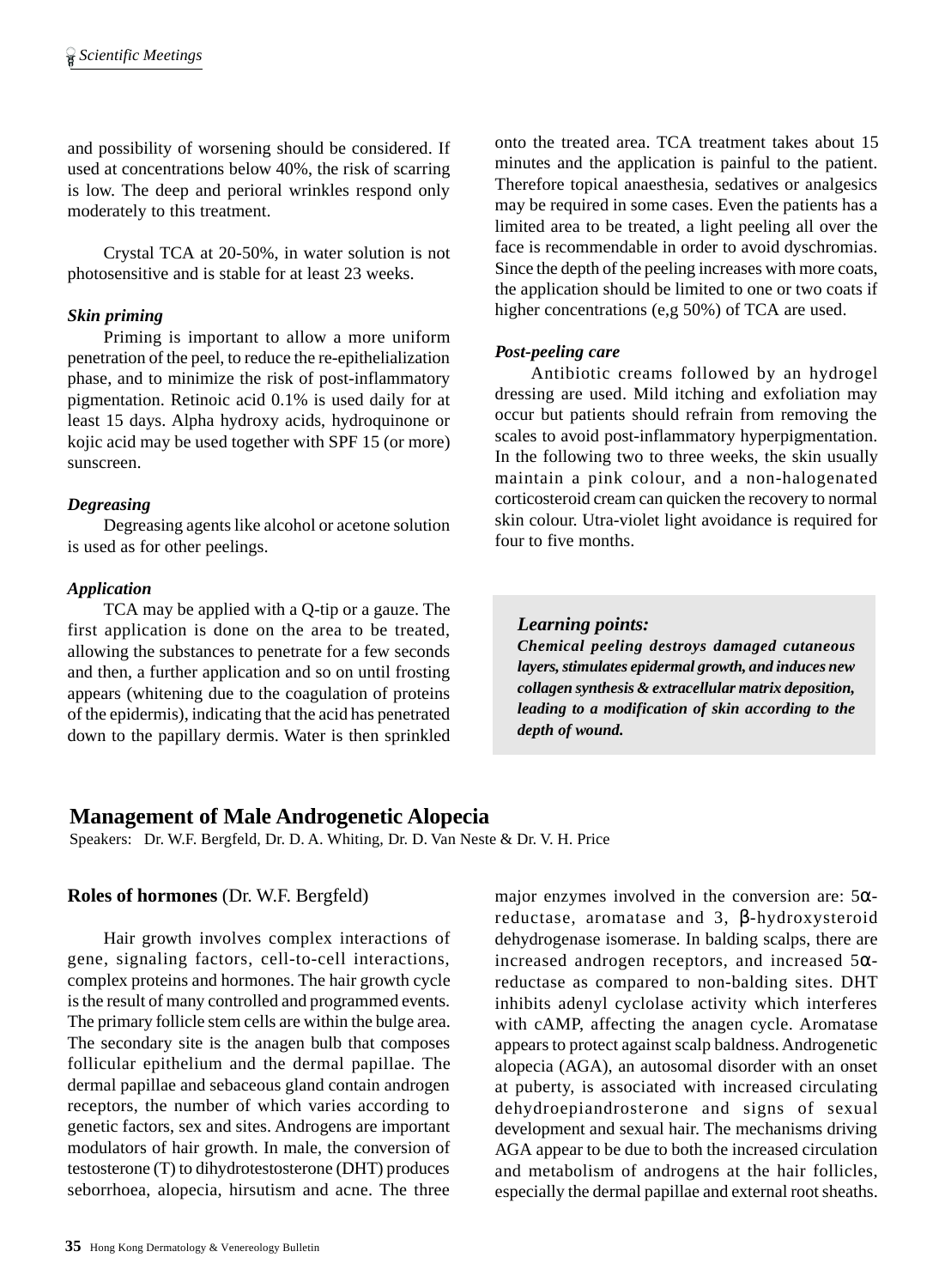#### **Role of hair biopsies** (Dr. D. A . Whiting)

Scalp biopsies can be standardized using a 4 mm disposable biopsy punch. The biopsy needs to be directed deep into the subcutaneous tissue and parallel to any existing hair shafts. This biopsy should be deep enough to include the subcutaneous fat so that terminal hair roots can be examined. Both horizontal and vertical biopsies should be examined for the best information.

Light microscopy on vertical section can detect terminal hairs, streamers, and vellus hairs. Additionally, any inflammation, fibrosis, epidermal abnormalities and other pathologic changes can also be detected. Follicular units, terminal (at different stages) and vellus hairs can be counted accurately in the horizontal sections. In addition, pathological changes can also be detected. A follicular unit at mid dermal level near sebaceous ducts is roughly hexagonal in shape and  $1 \text{ mm}^2$  in size. Normally, each follicular unit houses two to four terminal hair follicles, sebaceous lobules and ducts, arrector pili muscles and 0 to 2 vellus hair follicles. The total hair counts can be made, and the anagen and telogen percentages, as well as the terminal to vellus hair ratio can also be calculated. In androgenetic alopecia, the terminal to vellus hair ratio is often reduced to less than 4:1. This indicates increased follicular miniaturization.

#### **Role of phototrichogram** (Dr. D. Van Neste)

Quantification of the severity of alopecia can be achieved by counting the number of visible hair per unit on human scalp. This can be done by performing phototrichogram which consists of comparing two shots taken at an appropriate time interval (usually 2-3 days) after adequate scalp preparation. This method adds more dynamic dimensions to the static hair number, i.e. growth measurement, linear hair growth rate and the anagen percentage. The latter is a determinant for the measurement of the cosmetic significance of scalp hair.

#### **Finasteride: review of clinical data** (Dr. V. H. Price)

Increased  $5\alpha$  reduction of testosterone to DHT is implicated in the pathogenesis of androgenetic alopecia. The central role of DHT was clarified by studies in men with a genetic deficiency of type II  $5\alpha$ -reductase who

do not develop male pattern hair loss (MPHL). Treatment with finasteride, a type II  $5\alpha$ -reductase inhibitor, lowers circulating and scalp DHT. Studies have shown that adult male patients given oral finasteride 1 mg daily for 12 months had increased scalp hairs in all parameters evaluated, including scalp hair counts, investigator and patient self-assessments, and global photography.

In one study involving 1,553 men with vertex baldness, 1,215 selected to continue for a 12-month extension. At the end of two years, standardized global photography showed that 66% of the men receiving finasteride had increased hair growth. In contrast, only 7% of placebo treated men showed increased hair growth.

Safety of finasteride at 1 mg/day orally was evaluated in over 3,200 men participating in MPHL studies and was found to be very safe. In about 1% of patients, there was decreased libido, erectile dysfunction, or decreased ejaculation. This was similar to the placebo group. These side effects resolved when therapy was discontinued and in 58% of men who continued treatment with finasteride. Laboratory tests showed a significant reduction of DHT in scalp and plasma but only slight elevation of testosterone in the plasma. However, the serum prostatic specific antigen (PSA) was also reduced, therefore such reduction should be taken into account when interpreting the PSA level in the context of prostatic diseases. Finasteride should not be given to women who are or may be pregnant because of its potential adverse effect on male foetal sex development.

It appears that male patients with definite scalp thinning and lots of miniaturized hairs are good candidate for the treatment, whilst it is not effective for post-menopausal women.

#### *Learning points:*

*For androgenetic alopecia, male patients with definite scalp thinning and lots of miniaturized hairs appear to be good candidates for oral finasteride treatment. Only around 1% of patients have decreased libido, erectile dysfunction or decreased ejaculation.*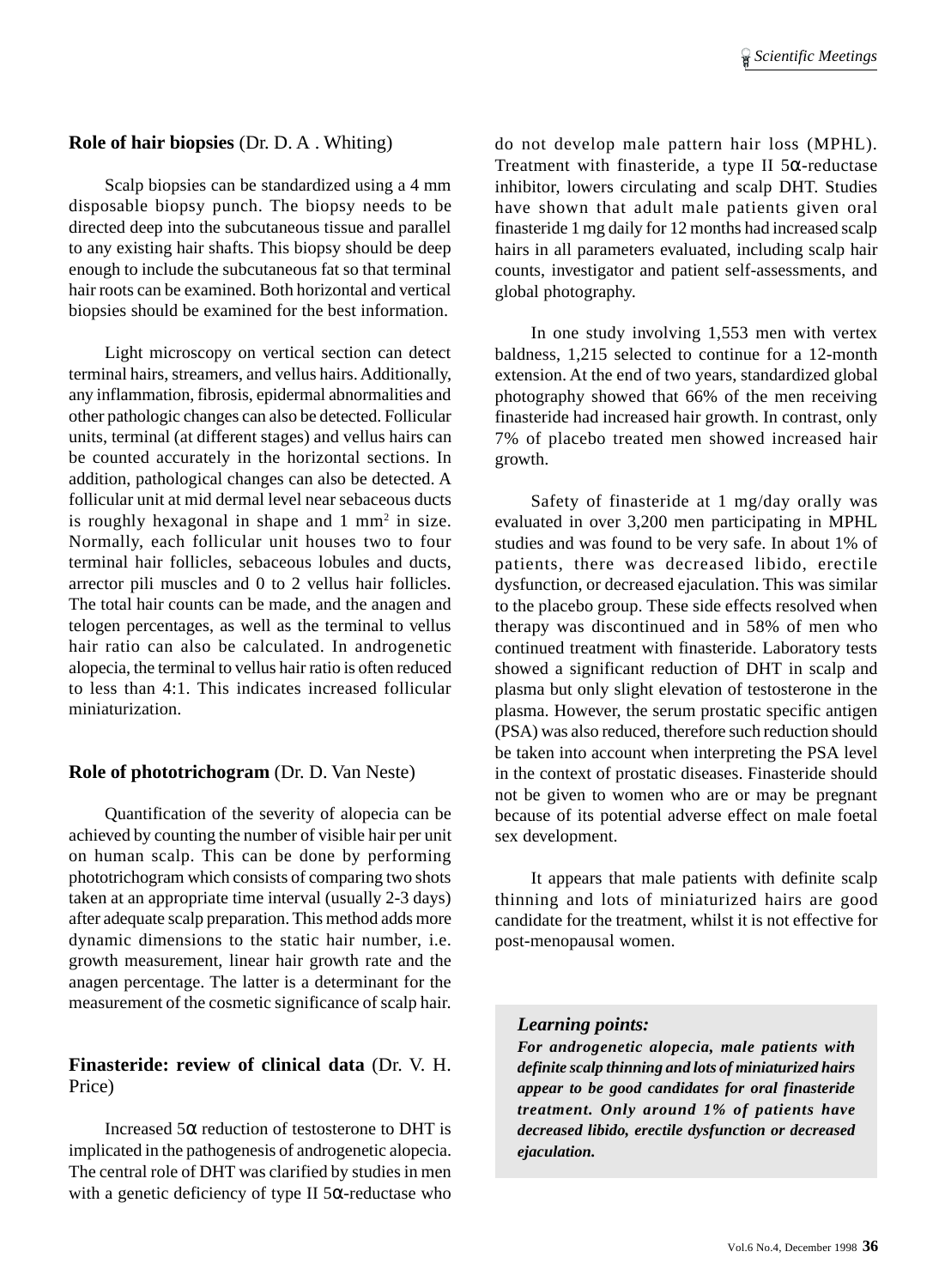# **Actions and Role of Imiquimod on the Management of Genital Warts**

reported by Dr. C. K. Ho

Date: 9 October 1998 Venue: Lecture Hall, Sai Ying Pun JCC Speaker: Dr. Kenneth Trofatter Organizer: Social Hygiene Service, DH

Genital human papilloma virus (HPV) infection is one the commonest sexually transmitted diseases. However, treatment for this infection remains unsatisfactory as current therapies are slow in action, with a high recurrence rate and the added inconvenience of requiring regular clinic attendance. In addition, although most HPV infections are of low carcinogenic potential, some serotypes (particularly 16 and 18) are associated with an increased risk of malignancy.

Cell-mediated immunity (CMI) is important for the control of HPV infection, as can be seen from the increased severity and reduced response to treatment of genital warts in HIV-infected patients. Reduced CMI results in a higher risk of malignant transformation due to HPV infection.

Imiquimod (Aldara) is an immunomodulatory agent which has no direct activity on HPV infection. It acts by enhancing CMI through induction of cytokine production from monocytes and macrophages. This occurs through activation of protein and tyrosine kinase via interaction with cell surface receptors. Alphainterferon (IFN- $\alpha$ ) is the principle cytokine induced by imiquimod. Other cytokines induced are tumour necrosis factor (TNF) and interleukins (IL)-1, 6, and 8. This results in stimulation of cytotoxic T-cells, neutrophils and natural killer cells with enhanced antiviral activity. An intact immune system is therefore required for an adequate response.

In a double-blind study comparing 5% imiquimod, 1% imiquimod and vehicle control, 311 patients with perianal/genital warts were treated three times per week for a maximum of 16 weeks. The cream was washed

off after eight hours. The clearance rate of vehicle and 1% imiquimod cream were similarly low (20% for females; 5% for males). The clearance rate for 5% imiquimod cream was 72% for females and 33% for males. This was significantly more effective than vehicle or 1% imiquimod cream. Partial clearance of warts was greater for females than for males. The mean time to clearance for females was eight weeks and for males, 12 weeks. In addition, patients who achieved total clearance tended to remain clear. Those who relapsed tended to do so in milder forms, even in cases with initially extensive disease. There was no significant difference between the recurrence rates of 5% imiquimod cream and vehicle (13% vs 10% respectively).

The main side effect was erythema, affecting two-thirds of patients. Other side-effects included erosion, excoriation, induration, ulceration and oedema. Severe skin reactions occurred in 6% of patients. Itching and burning were the most frequent local reactions. These subsided after stopping treatment, after which, the treatment was able to be continued. Imiquimod was shown to be less irritating when compared to a skincare lotion.

Animal studies have shown no evidence of teratogenicity, cytotoxicity, or carcinogenicity. However, as data on use in pregnancy is scanty at present, it is not recommended for use in pregnancy. Studies have shown that there is minimal systemic absorption through intact skin with 5% topical imiquimod.

During the discussion, treatment of HIV patients with imiquimod was discussed. As an intact immune system is required, response to imiquimod may be suboptimal in patients with advanced disease. However, with advances in treatment regimens for HIV, the prospects of preserving the immune system has improved. Imiquimod may therefore be a suitable option for these patients in the future. There is also the concern of imiquimod induced idiosyncratic reactions in HIV patients as well as in transplant patients. Questions were